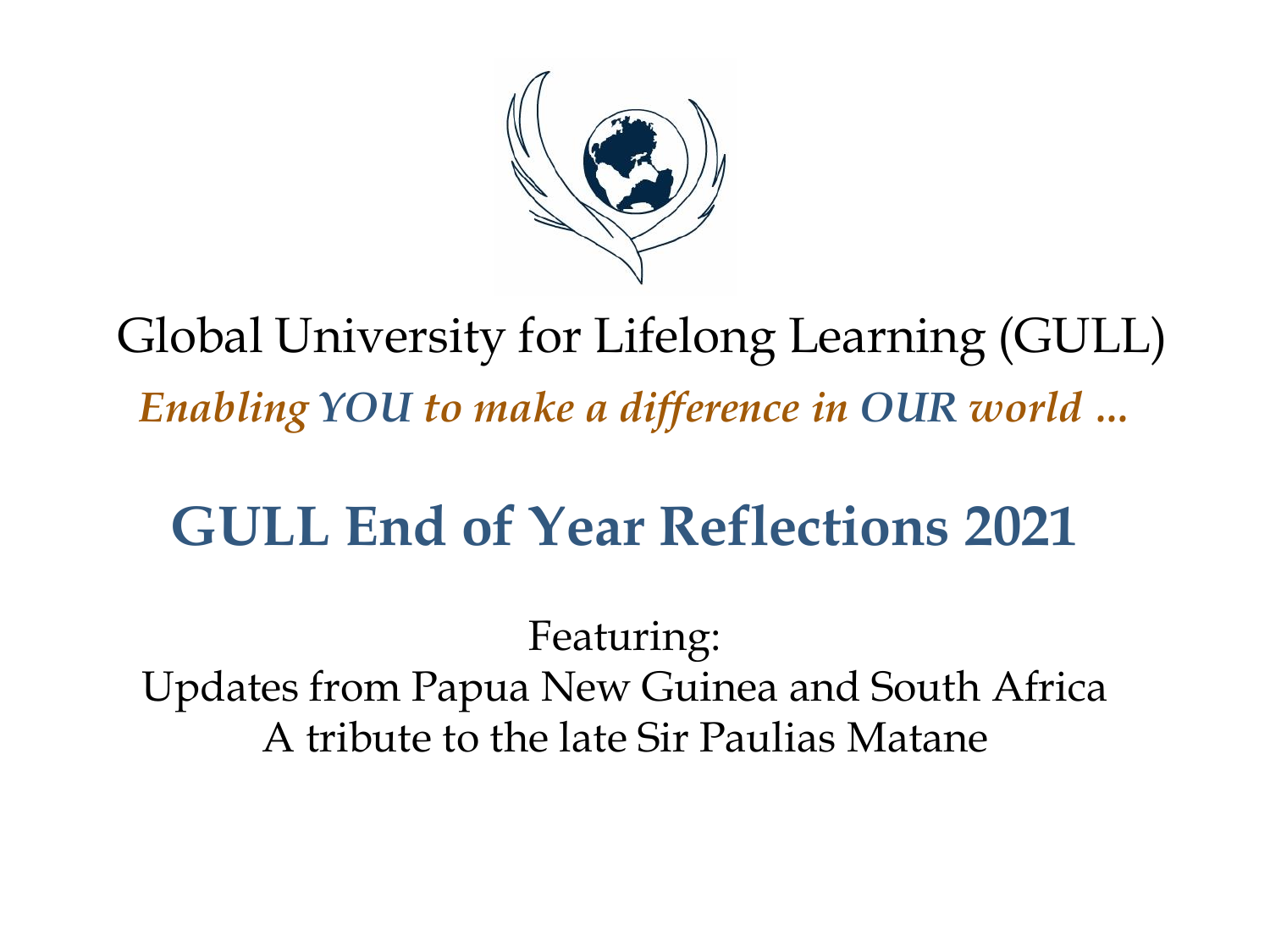### **Papua New Guinea – The Human Development Institute and GULL**

Over a period of 25 years, the Human Development Institute (HDI) designed, implemented and refined a holistic human development and education system that addresses the root cause of poverty and societal problems. HDI's Personal Viability (PV) system focuses on enabling people to learn and practice the entrepreneurial skills needed to establish and sustain a micro enterprise. HDI uses GULL's professional award system to recognize the attainment of key outcomes in this gradual, step-by-step process. HDI believes that education starts at home but if adults have not themselves had educational opportunity, they are unlikely to have the experience and confidence needed to develop their children.

On Thursday 16 September, HDI celebrated the 25<sup>th</sup> anniversary of Personal Viability (PV) a system that facilitates self-reliance and financial independence and has been developed, tested and refined with the involvement of thousands of participants. (Right) HDI's PV Home School – an innovative, PNG authored action learning approach.

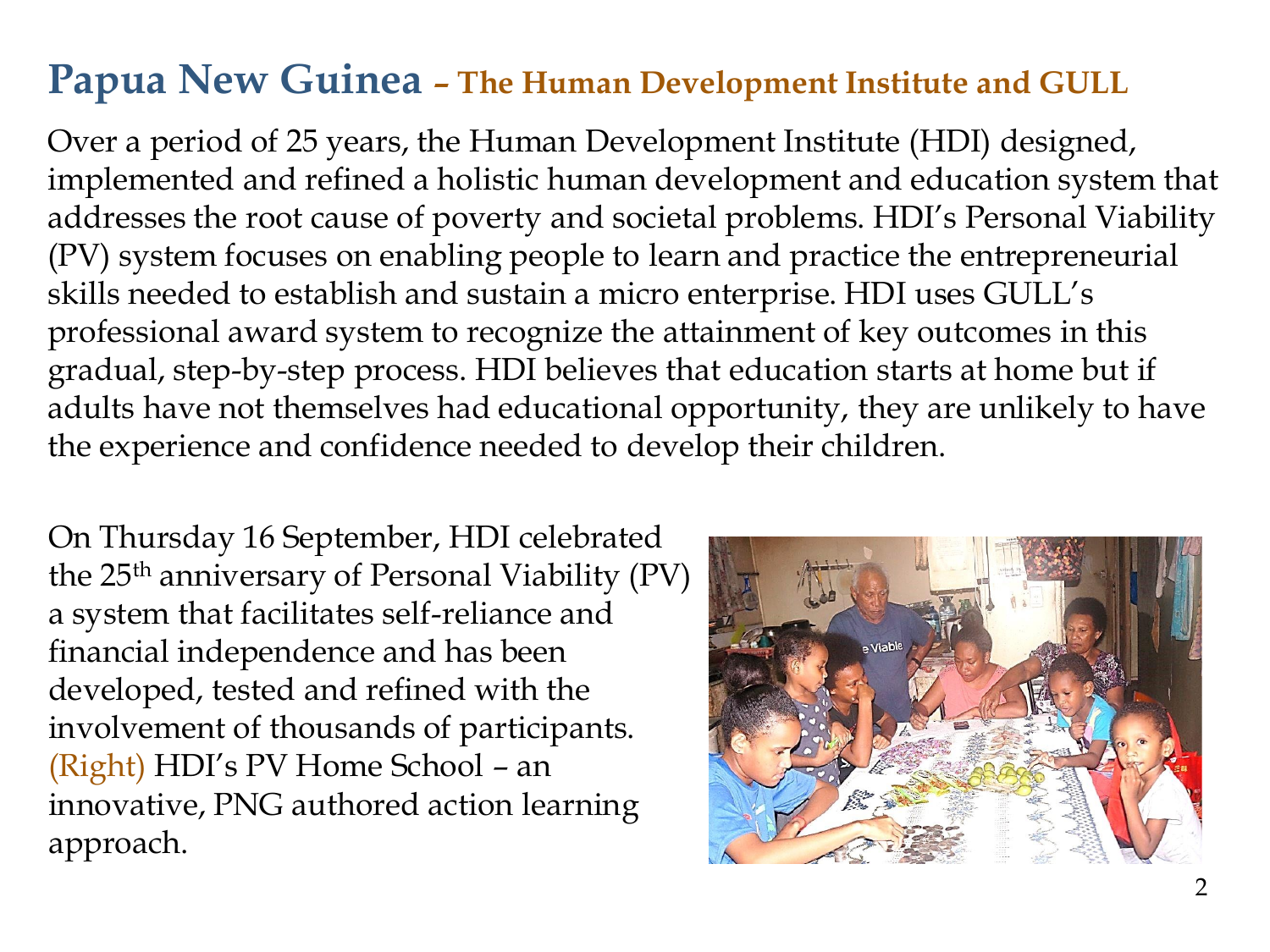#### **South Africa – Bloem Shelter, Bloemfontein, The Free State**

Karen Venter at the University of the Free State (UFS) introduced GULL to local community groups in 2015 and in so doing, Karen and her colleagues devised a GULL pathway for women at Bloem Shelter, an organization that provides assistance to underprivileged women and children from diverse walks of life. The women have since then, helped each other to develop the necessary skills needed to become self-sufficient – an experience that has yielded positive, constructive change for all the participants. Bloem Shelter uses the GULL pathway to enable residents to move from dependent to independent living via micro enterprise.

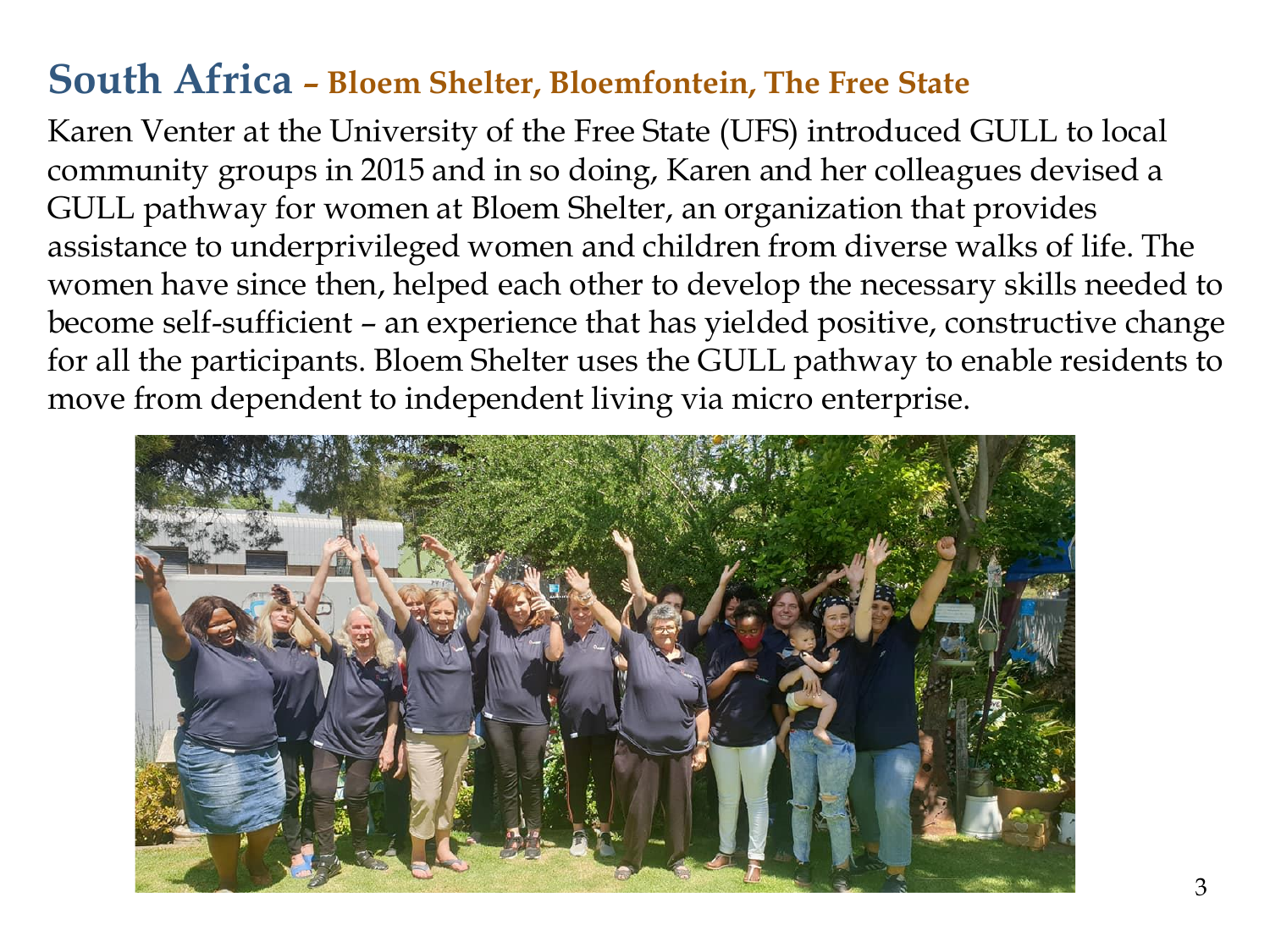#### **South Africa – Bloem Shelter, Bloemfontein, 15 October 2021**

The pandemic has had a significant impact on GULL's work around the world – above all because low income communities have been disproportionately affected. Yet, Karen, Heidi, Alfi, Suretha and the team at Bloem Shelter have continued their journey with GULL.



On 15 October, Bloem Shelter held an open day to share on-going development at the Shelter and to appreciate the holistic development of GULL

participants.



Karen pictured with Sonya (Above) and with Tracy as they receive GULL holistic development pathway awards (Right).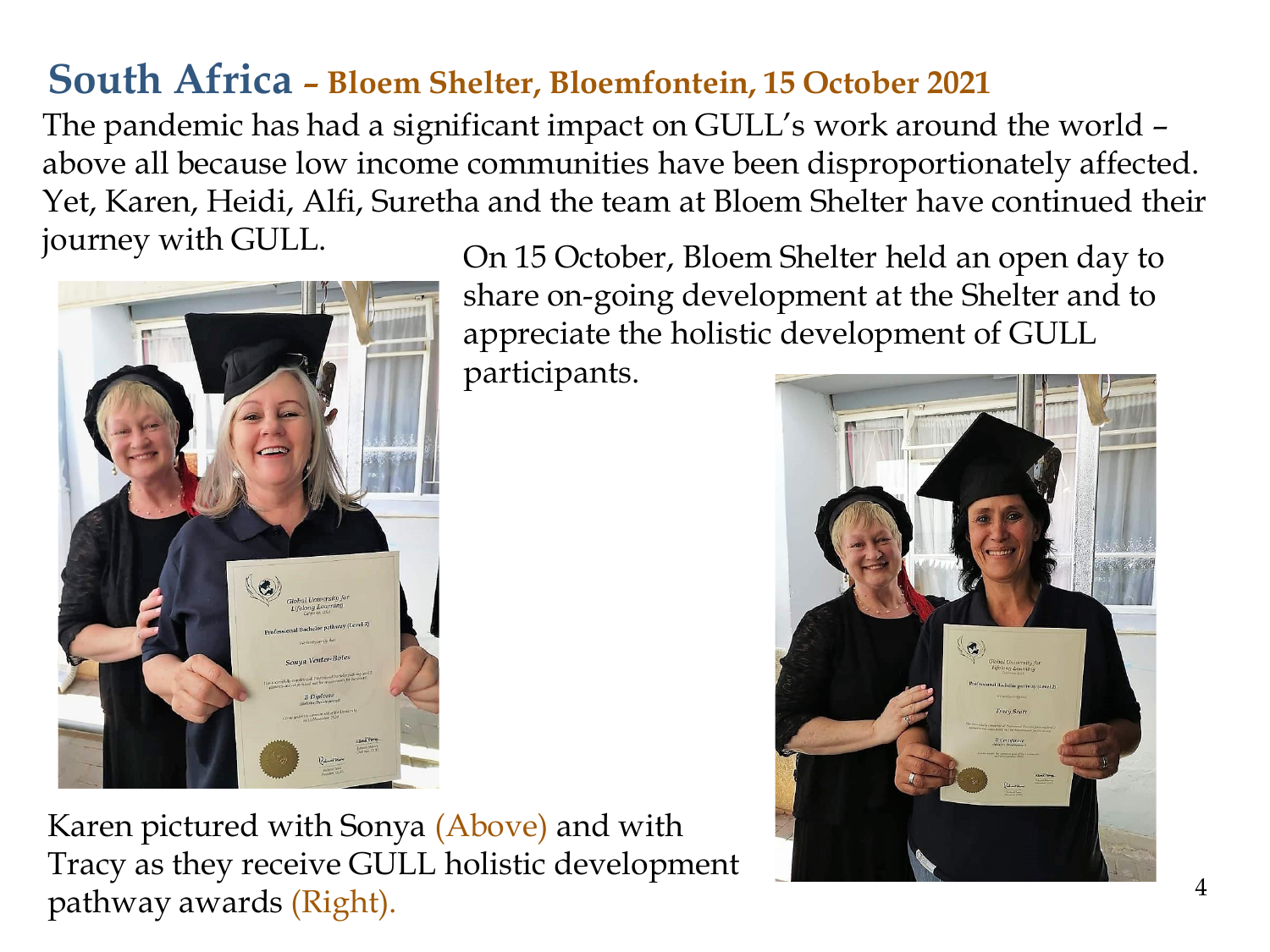#### **A tribute to Sir Paulias Matane GCL, GCMG, KStJ, OBE Founding Chancellor, GULL (5th October 2007 – 11th December 2021)**

Samuel Tam MBE, CSI, OL, Founder and Chairman, Human Development Institute, Papua New Guinea (PNG) writes:

The Late Sir Paulias Matane, Papua New Guinea's Eighth Governor General and prior to that: teacher, senior public servant, diplomat, traveller and author, was a firm believer in and advocate of lifelong learning. He had a vision for educational inclusion and so he endorsed the work of the Global University of Lifelong Learning (GULL) and Papua New Guinea's Human Development Institute (HDI) and its Personal Viability (PV) programme. PV is a unique, PNG authored action learning system for holistic, entrepreneurial, business and economic development and Sir Paulias supported PV from its inception in 1996.

The HDI board of directors, management, staff, coaches, students and development partners are extremely grateful for the active support of such a distinguished and prominent Papua New Guinean leader.

(Right) The Late Sir Paulias Matane, Eighth Governor General, Papua New Guinea.

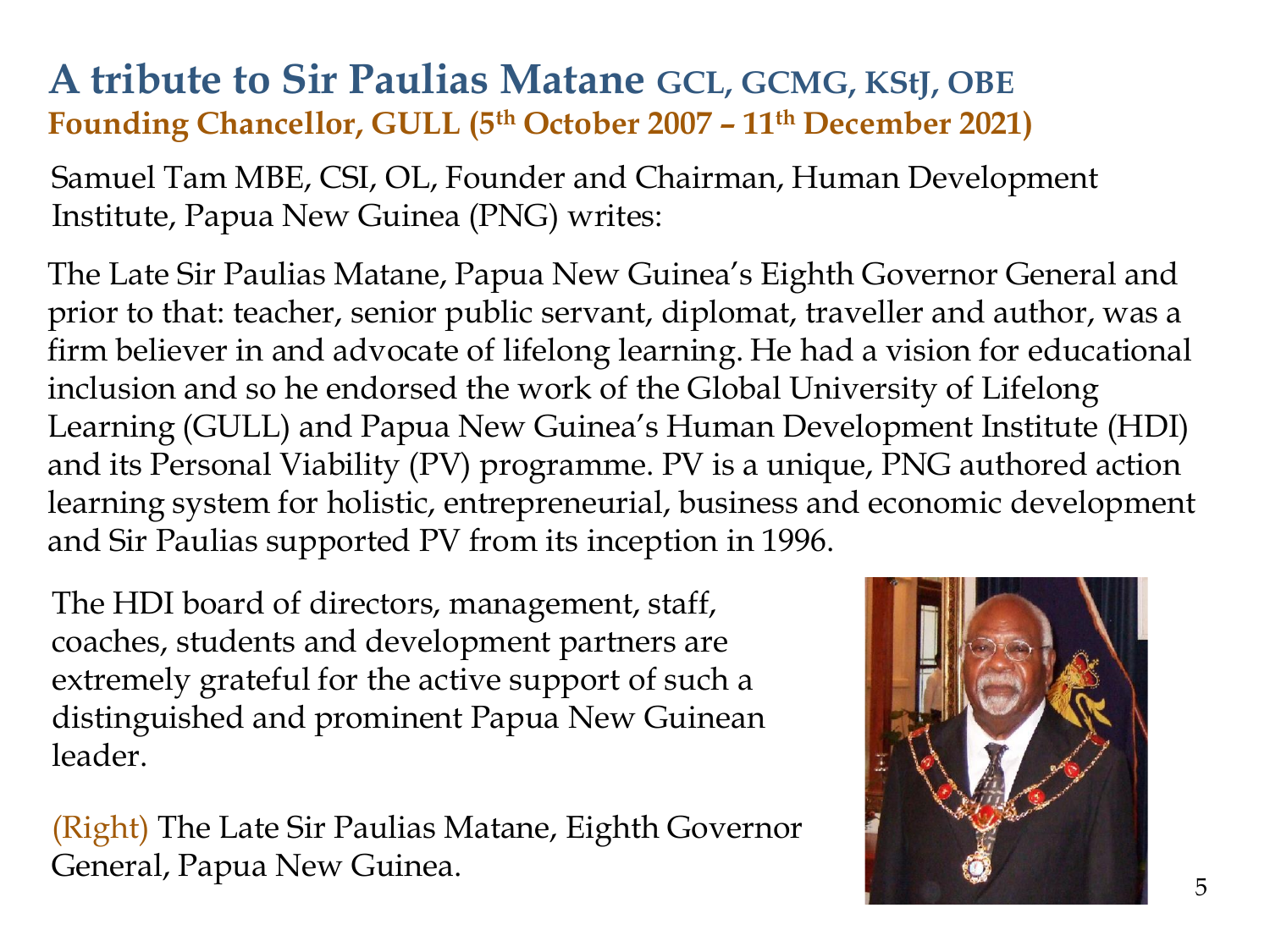#### **Paulias Matane – a man of vision who was dedicated to serving the poorest Richard Teare, GULL President writes:**

Paulias was born in a remote subsistence community in East New Britain Province, Papua New Guinea (PNG) on 21<sup>st</sup> September 1931. As both his parents died when he was a young boy, he was raised by his elderly grandparents. His grandfather told him that if he wanted to succeed in life, he had to be focused, have a vision, set an objective, plan for it, and with total honesty, commitment and perseverance, he would reach his goal. Paulias followed his grandfather's advice and at the age of 17, he was able to attend school for the first time. Astonishingly, prior to his election as the Eight Governor General of PNG on 26 May 2004, he had served his country as a Permanent Secretary, an Ambassador, a High Commissioner, and as a Vice President of the United Nations General Assembly. We met in the UK when he was visiting Her Majesty the Queen and quickly discovered that we shared a similar

vision. We began to correspond by email about the basis for what became GULL's mandate to award professional qualifications. This took the form of a Statement of Recognition (offered in perpetuity), signed by Sir Paulias and Sir Michael Somare on 10 April 2007.

(Right) The Late Sir Paulias Matane, Eighth Governor General, Papua New Guinea.